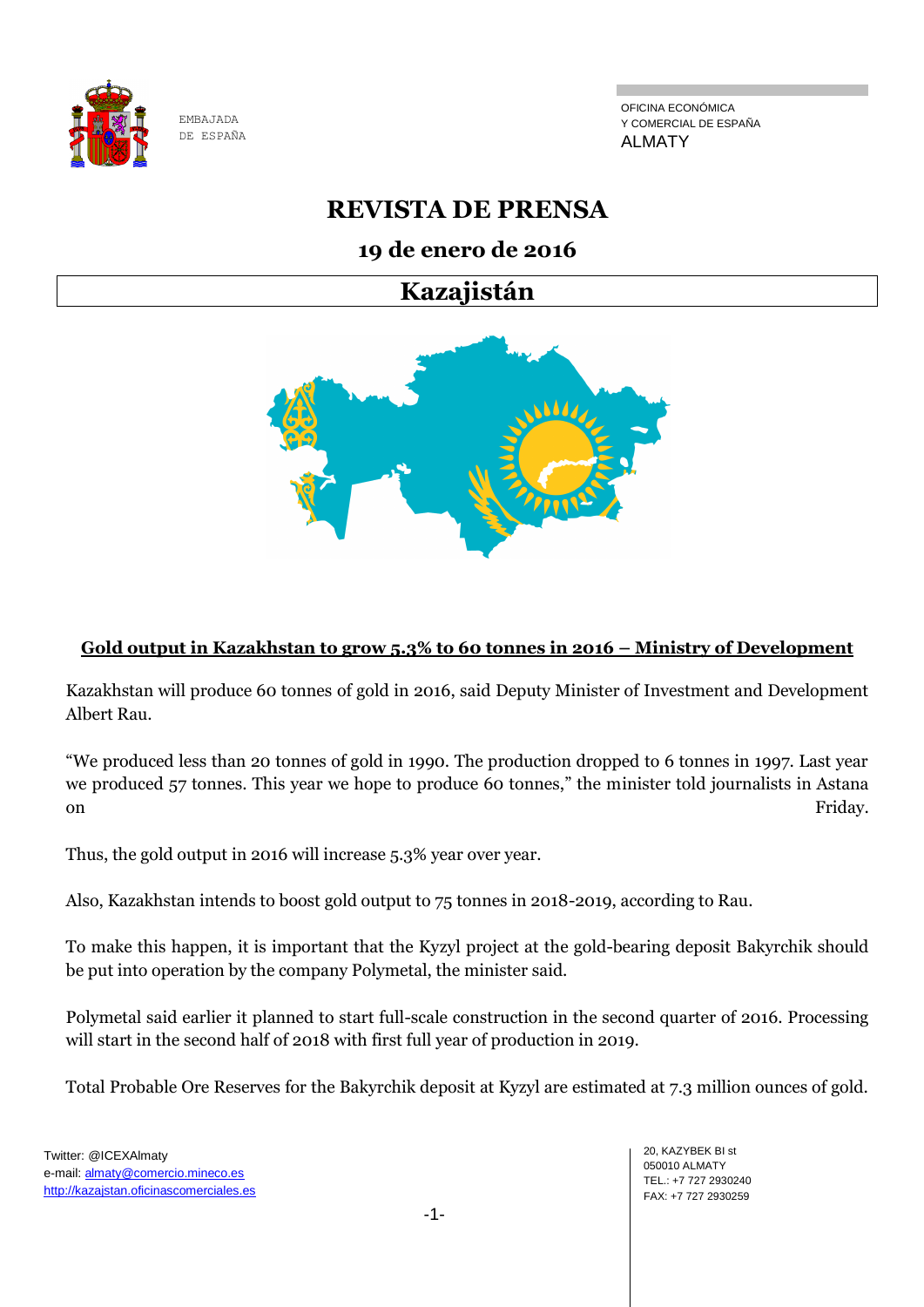

OFICINA ECONÓMICA Y COMERCIAL DE ESPAÑA ALMATY

Polymetal, Russia's largest silver producer and one of the country's biggest gold miners, has operations in Magadan and Sverdlovsk regions, Khabarovsk Territory, Chukotka and Kazakhstan.

Fuente[: www.interfax.kz](https://www.interfax.kz/)

#### **Kazakh gas producers to fully satisfy domestic demand in 2016**

This year Kazakhstan will be able to fully satisfy its own demand for domestic gas, Minister of Energy Vladimir Shkolnik said at a Friday briefing in Astana.

In 2016, Kazakhstan will also increase gas exports, according to the ministry.

Last year, the republic produced 45 billion cubic meters of gas, Shkolnik said.

"This is a 5% increase compared with 2014. We expect this year's output to go up by the same amount," he said.

Fuente[: www.interfax.kz](https://www.interfax.kz/)

## **Eurasia to increase charter capital to 150 bln tenge by 2018**

Kazakhstan-based Insurance Company Eurasia plans to increase its charter capital to 150 billion tenge by 2018, the company says in a press release.

Current FOREX rate is 365.23/\$1.

"The shareholders of Eurasia announce an addition issue of shares to increase the capital of the company to 150 billion tenge by 2018. The ownership structure of the shares in the company will remain the same," the press release says.

As at December 1, 2015, Eurasia's charter capital stood at 56.5 billion tenge.

Insurance Company Eurasia was founded in 1995 and holds leading positions in the insurance market of Kazakhstan. It currently operates in more than 75 countries and is among the 150 biggest re-insurers of the world.

The company's major shareholder is Eurasian Financial Company, which is owned by the main shareholders of Eurasian Resources Group.

Fuente[: www.interfax.kz](https://www.interfax.kz/)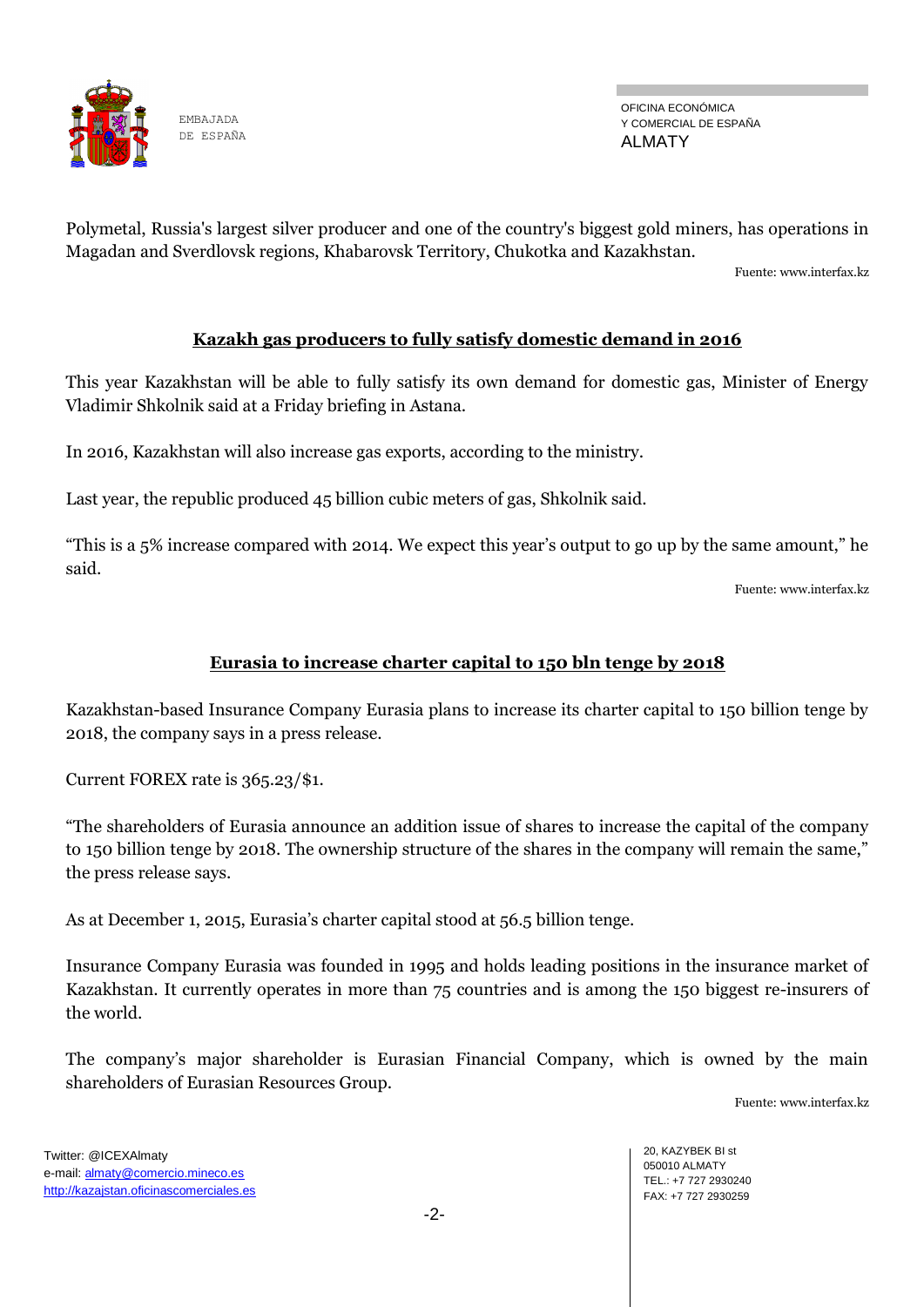

### **Kazakh government revises upward grain export outlook to 7.5 mln tonnes this marketing year**

Kazakhstan will export 7.5 million tonnes of grain this marketing year (July 2015 to June 2016), First Deputy Prime Minister Bakytzhan Sagintayev said.

In 2015, Kazakhstan threshed about 20 million tonnes of grain in net weight or 3-4 million tonnes more than in 2014. The countries export potential is now estimated at 7.5 million tonnes, Sagintayev said at a Friday briefing in Astana.

Earlier, the Ministry of Agriculture forecasted grain exports at 7 million tonnes.

Fuente[: www.interfax.kz](https://www.interfax.kz/)

#### **Kazakh economy grew 1.2% and industrial output fell 1.6% in 2015**

Kazakhstan's gross domestic product rose 1.2% in 2015, Kazakh First Deputy Prime Minister Bakytzhan Sagintayev told a Friday briefing in Astana.

The industrial output declined 1.2% in 2015 as the mining sector shrank 2.5%, he said.

"The decrease in the mining sector was due to a decline in oil production by 1.7%, coal output by 5% and ore extraction by 22% after China's demand contracted," Sagintayev said.

In 2014, the economy of Kazakhstan expanded by 4.3%, industrial output by 0.2%.

The government's outlook for GDP growth in 2015 was at 1.2%.

Fuente[: www.interfax.kz](https://www.interfax.kz/)

#### **No plans to cut social expenses - First Vice Prime Minister of Kazakhstan**

From this year forth a special reserve will be earmarked from the republican budget in order to spend on anti-crisis measures in Kazakhstan.

First Vice Prime Minister of Kazakhstan Bakytzhan Sagintayev said in a statement on Friday (January 15).

"It is planned to allot over 225 billion tenge for the special reserve in 2016," Mr. Sagintayev said at the Friday press conference at the Central Communications Service.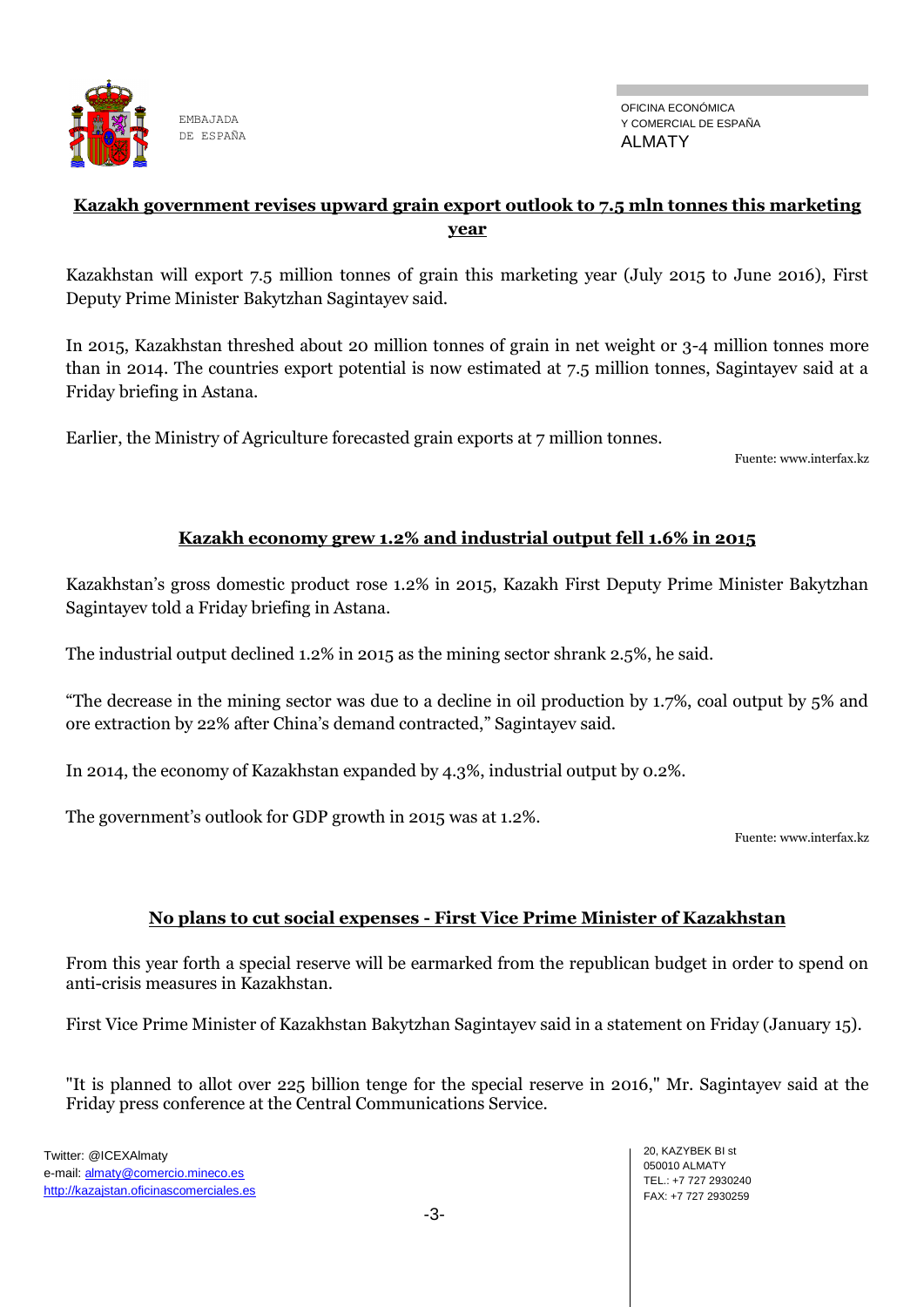

OFICINA ECONÓMICA Y COMERCIAL DE ESPAÑA ALMATY

In his words, money from the special reserve will be spent on extra financing of the Nurly zhol state program and many other programs adopted in Kazakhstan.

The First Vice Prime Minister of Kazakhstan also stressed that the country 'has no plans to reduce its social expenses'.

"Despite falling oil prices and recent global market volatility, social expenses will remain at the same level. The Government will discuss various scenarios of development of Kazakhstan's economy next week, on January 19," Sagintayev added.

Fuente: www.inform.kz

#### **Kazakhstan Makes \$729 Million Contribution to AIIB Development Bank**

Kazakhstan has made a \$729.3 million capital contribution to the newly inaugurated Asian Infrastructure Investment Bank, the Economy Ministry's press service said Saturday.

The \$100-billion AIIB was inaugurated Saturday at a ceremony in Beijing in which Chinese President Xi Jinping and representatives of the bank's 57 founding members, including Kazakhstan, participated.

"Kazakhstan is one of the founders of the AIIB. The bank attracted additional investments for infrastructure projects in Asia, including Kazakhstan," said Kazakh Economy Minister Erbolat Dosayev, who led the Central Asian nation's delegation at the opening ceremony.

"It will complement the activities of such banks as the World Bank, the European Bank for Reconstruction and Development and the Asian Development Bank," the Kazakh minister said.

As a regional member of the Beijing-based AIIB, Kazakhstan will be able to finance infrastructure projects within the framework of large-scale programs such as its "Path to the Future" economic policy and the Silk Road economic belt, Dosayev said.

Saturday's inauguration culminates a process that began just 27 months ago when the Chinese president proposed the creation of the AIIB in October 2013.

Fuente: www.laht.com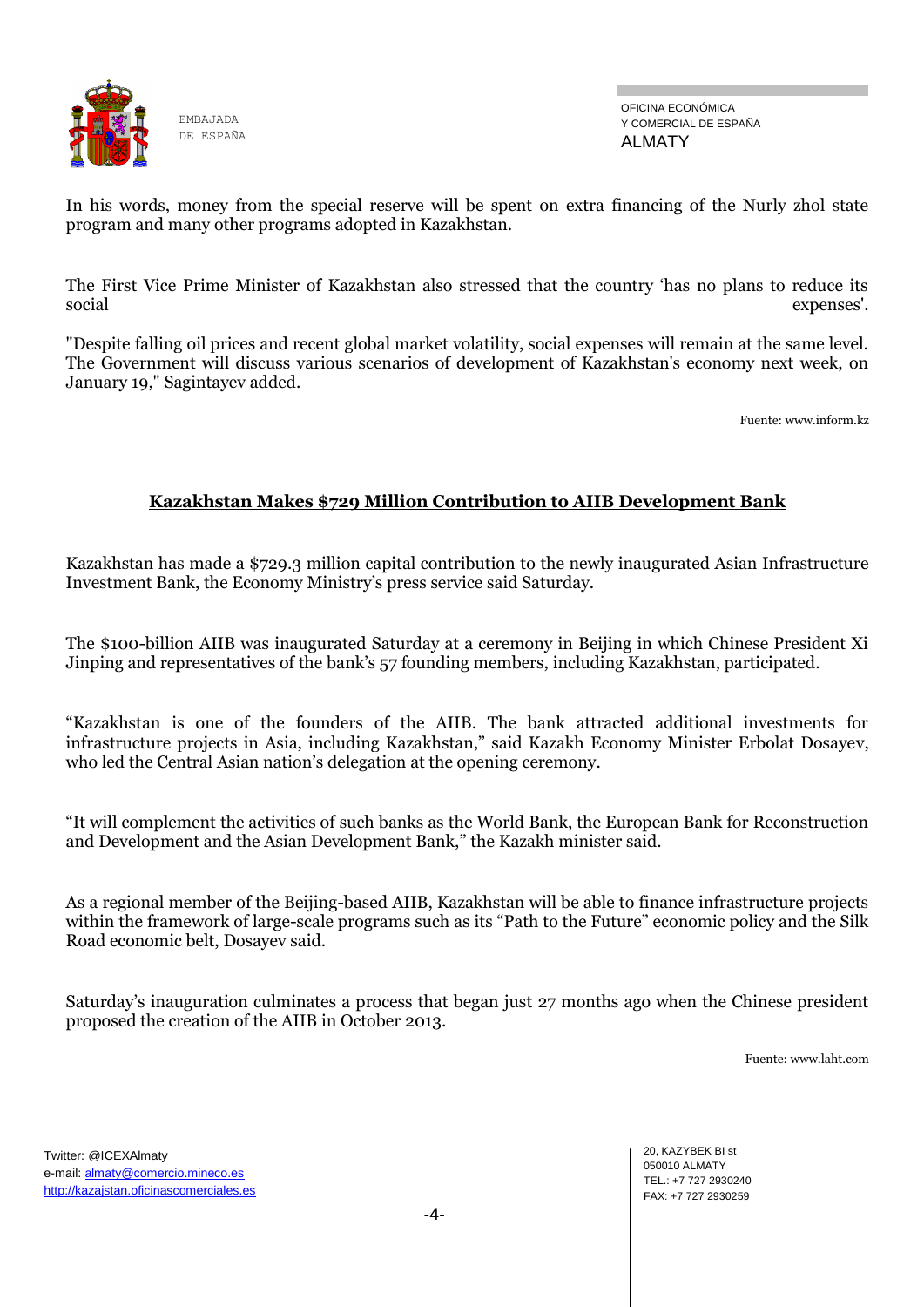

#### **EBRD syndicated financing up sharply in 2015**

The Bank mobilised more than  $\mathfrak{C}2.3$  billion via syndicated loans last year, nearly double the EBRD's Annual Mobilised Investment of €1.2 billion in 2014 and the highest level for syndicated loans since the onset of the global financial crisis in 2008.

The syndicated lending was broad-based, comprising over 40 projects covering seven sectors in a total of 15 countries. This was in addition to the EBRD's own investments in 2015 which hit a new record of  $\epsilon_{9.4}$ billion, according to EBRD.

"*It was especially important that we were able to secure this robust level of commercial bank finance for our projects as access to funding generally remained difficult last year*," said Lorenz Jorgensen, the EBRD's Director for Loan Syndications.

Notable syndications last year included financing for the Oyu Tolgoi project in Mongolia, which raised a €755 million B loan for a total package of €4.1 billion. "This was the culmination of many years of work involving contributions from numerous other financial institutions and commercial banks," Mr Jorgensen said.

The EBRD also continued successfully raising long-term funds for infrastructure in Turkey, with financing for the Etlik Hospital public-private partnership near Ankara. Project finance was raised for natural resource ventures in Azerbaijan, with funding for the Shah Deniz energy field, and in Kazakhstan for the Voskhod chromium complex.

The Bank syndicated its first transactions in the countries of the southern and eastern Mediterranean region, raising financing for projects in Egypt and Jordan.

Fuente: www.finchannel.com

## **\$12B to be invested into Karachaganak Expansion Project – minister**

\$12 billion will be invested into the Karachaganak Expansion Project, Minister of Energy of the Republic of Kazakhstan Vladimir Shkolnik said on Friday at a press conference.

He reminded that the second phase of expansion will start in 2017.

"*The Beineu-Bozoi-Shymkent gas pipeline is set to be complete in the nearest future. Up to 10 billion cu.m. of gas will be transported via the pipeline in 2017*," Minister Shkolnik added.

Fuente: www.inform.kz

Twitter: @ICEXAlmaty e-mail: almaty@comercio.mineco.es http://kazajstan.oficinascomerciales.es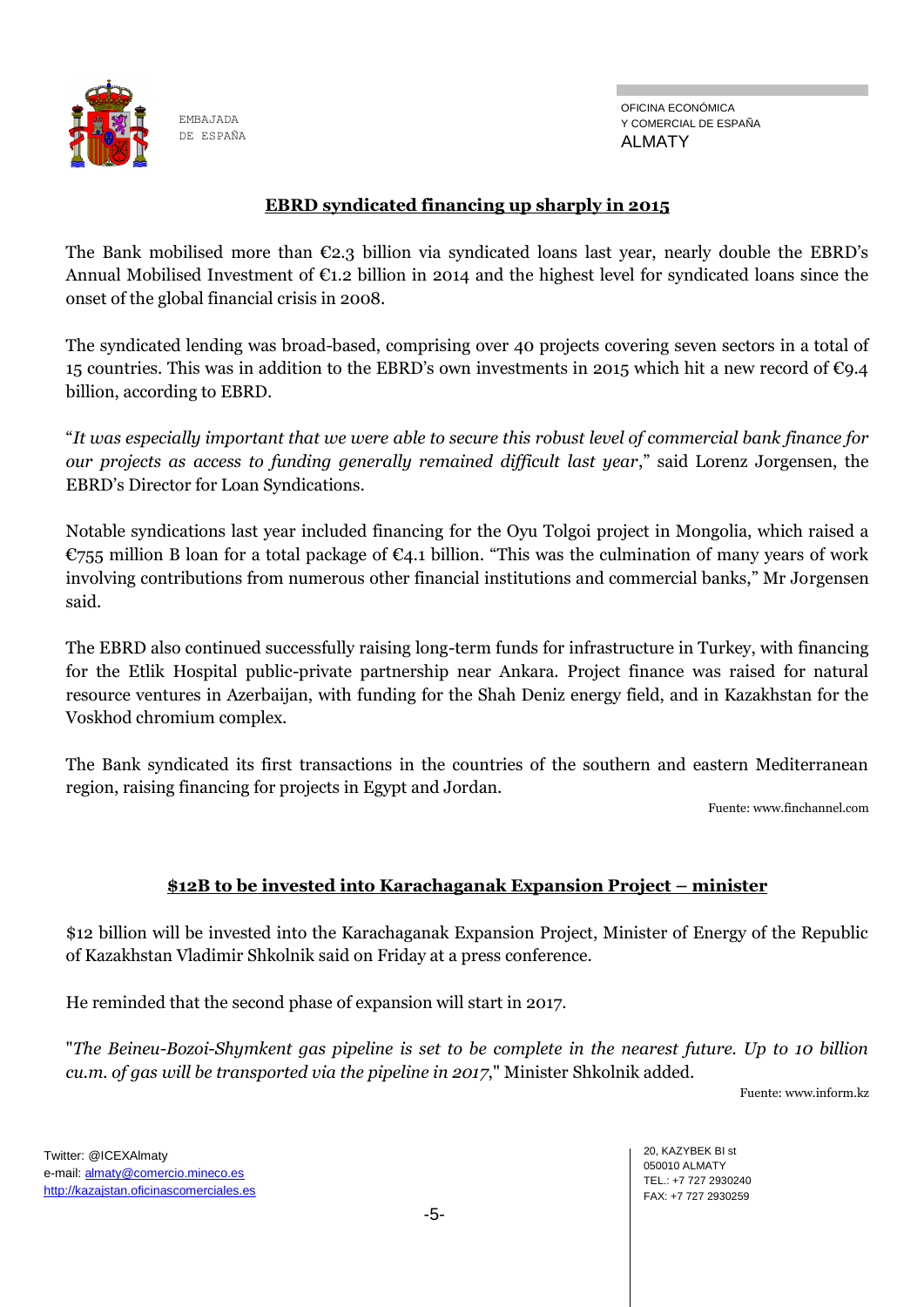

#### **Kazakhstan Lowers Oil Production Forecast for 2016 - Launch of Kashagan project in 2016**

Kazakhstan has reduced its oil production forecast for 2016 to 77 million tons (550 million barrels) compared to the previous year's output of 79 million tons due to the depletion of oil fields, Kazakh Energy Minister Vladimir Shkolnik said.

"*We plan for 2016 to produce 77 million tons, because our oil fields have increasing water content, they are naturally depleted*," Shkolnik told a press conference in Astana.

Shkolnik said Kazakh oilmen are taking all steps to "complete this level and increase it." "*This year we will launch the Kashagan project, and it will start next year and contribute to the general plan of oil production*," the minister said.

According to his calculations, the Kashagan field will produce about 7 million tons in 2017 and 11 million tons in 2018 to then level out to 13 million tons, or 93 million barrels, per year.

"*Therefore, Kazakhstan has a small dip of oil production in this year, from next year we begin to eliminate this failure, then production will increase,"* Shkolnik concluded.

Kazakhstan's largest oil fields are Tengiz, Karachaganak and Kashagan. Kashagan, the world's biggest oil find in decades, is expected to begin producing again at the end of 2016 after a series of technical challenges halted production in 2013.

Oil reserves at Kashagan are estimated at 4.8 billion metric tons of oil. The total oil reserves amount to 38 billion barrels, with some 10 billion of that listed as recoverable reserves.

Kashagan's natural gas reserves are estimated at are more than 1 trillion cubic meters. The operator of the project, the consortium North Caspian Operating Co (NCOC), in April 2014 reaffirmed the need for total replacement of gas and oil pipelines, a total length of about 200 kilometers.

Fuente: www.hellenicshippingnews.com

#### **Azerbaijan agrees with 3 countries on preferential cargo traffic tariffs**

Azerbaijan, Kazakhstan, Georgia and Ukraine signed a protocol on setting competitive preferential tariffs for cargo transportation via the Trans-Caspian International Transport Route.

The protocol was signed by Javid Gurbanov, head of Azerbaijani Railways CJSC, Askar Mamin, head of Kazakhstan Railways JSC, Mamuka Bakhtadze, head of Georgian Railway JSC and Oleksandr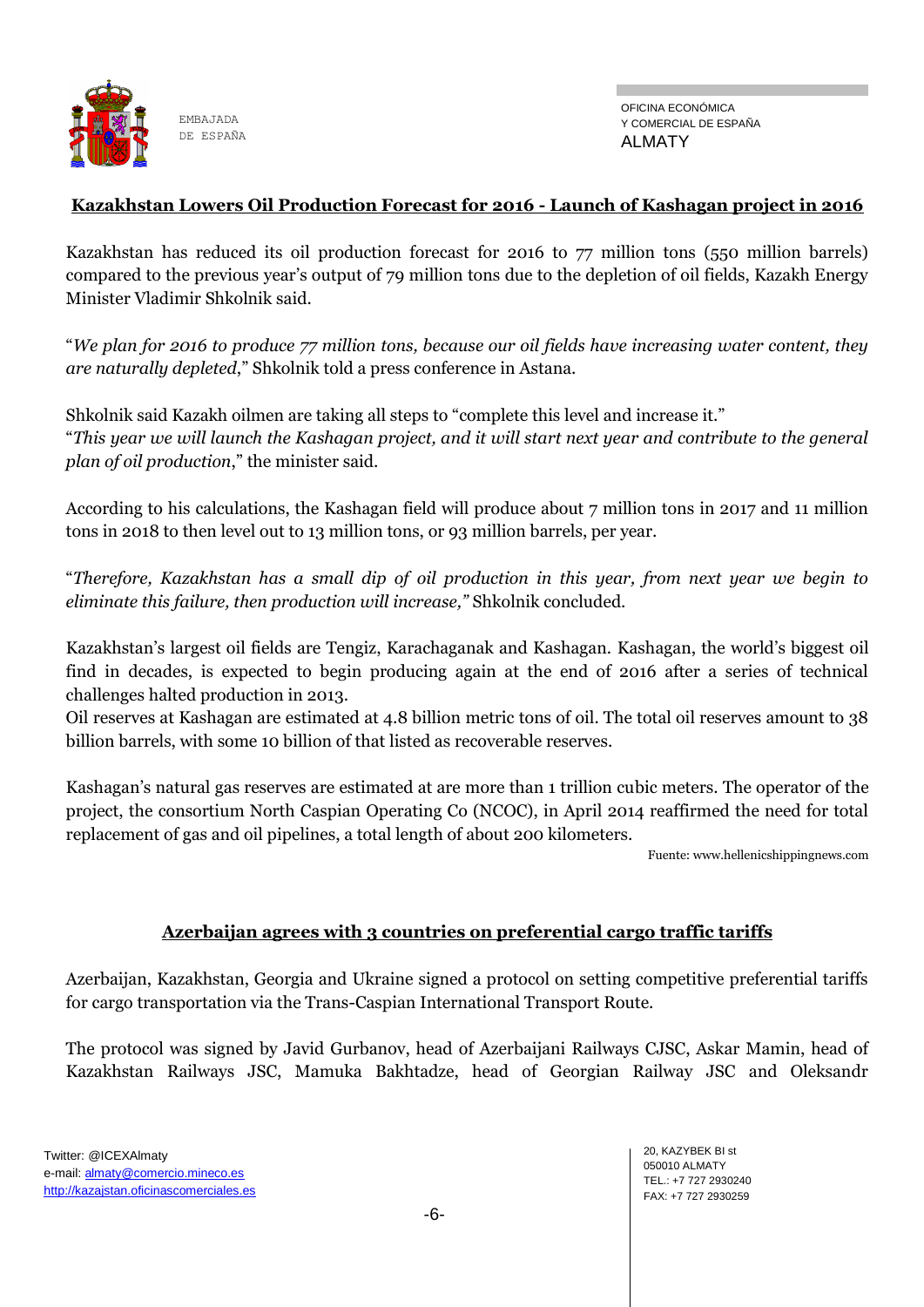

OFICINA ECONÓMICA Y COMERCIAL DE ESPAÑA ALMATY

Zavgorodniy, acting chairman of board of Ukrainian Railways JSC. The document was signed at a meeting in Baku Jan. 14.

Taleh Ziyadov, director general of the Baku International Sea Trade Port and Rauf Valiyev, head of the Azerbaijan Caspian Shipping Company, also attended the meeting.

The document envisages setting the competitive preferential tariffs for cargo transportation via the Trans-Caspian route, carrying out comprehensive measures to facilitate the movement of trains via the route, and increasing cargo turnover.

A similar bilateral protocol was also signed separately by Azerbaijan and Georgia.

It was reported earlier that Ukraine offers shippers to use the Trans-Caspian international transport route for the transportation of goods to Central Asia bypassing Russia. In this regard, a container train will be launched from Illichivsk, Ukraine on Jan. 15 for a test journey through Georgia, Azerbaijan and Kazakhstan to China, across the Caspian and Black seas.

The Trans-Caspian international transport route runs through China, Kazakhstan, Azerbaijan, Georgia and Turkey, further going to Europe.

Fuente: Trend news agenzy

## **Kazakhstan creates interregional cooperation in meat cattle breeding**

Kazakhstan is creating interregional cooperation in meat cattle breeding. The decision was sounded at the meeting in the Aktobe region with the assistance of the Minister of Agriculture Asylzhan Mamytbekov, Governor of the region Berdybek Saparbayev, Governor of the West Kazakhstan region Nurlan Nogayev, Governor of the Kostanay region Archimed Mukhambetov, representatives of the European company Inalca Eurasia Holdings GesmbH and some other investors, and also agricultural producers of the region, BNews.kz reported.

According to the governor office of the Aktobe region, in 2015 in the region within the Sybaga program 4.5 thousand heads of cattle are acquired. To pedigree transformation more than 44% of a uterine number of cattle are attracted. 2.8 thousand tons of meat and meat products, including 895.5 tons of beef are exported to the Russian Federation. Volume attracted investments into agriculture of the region made 5.3 billion tenge.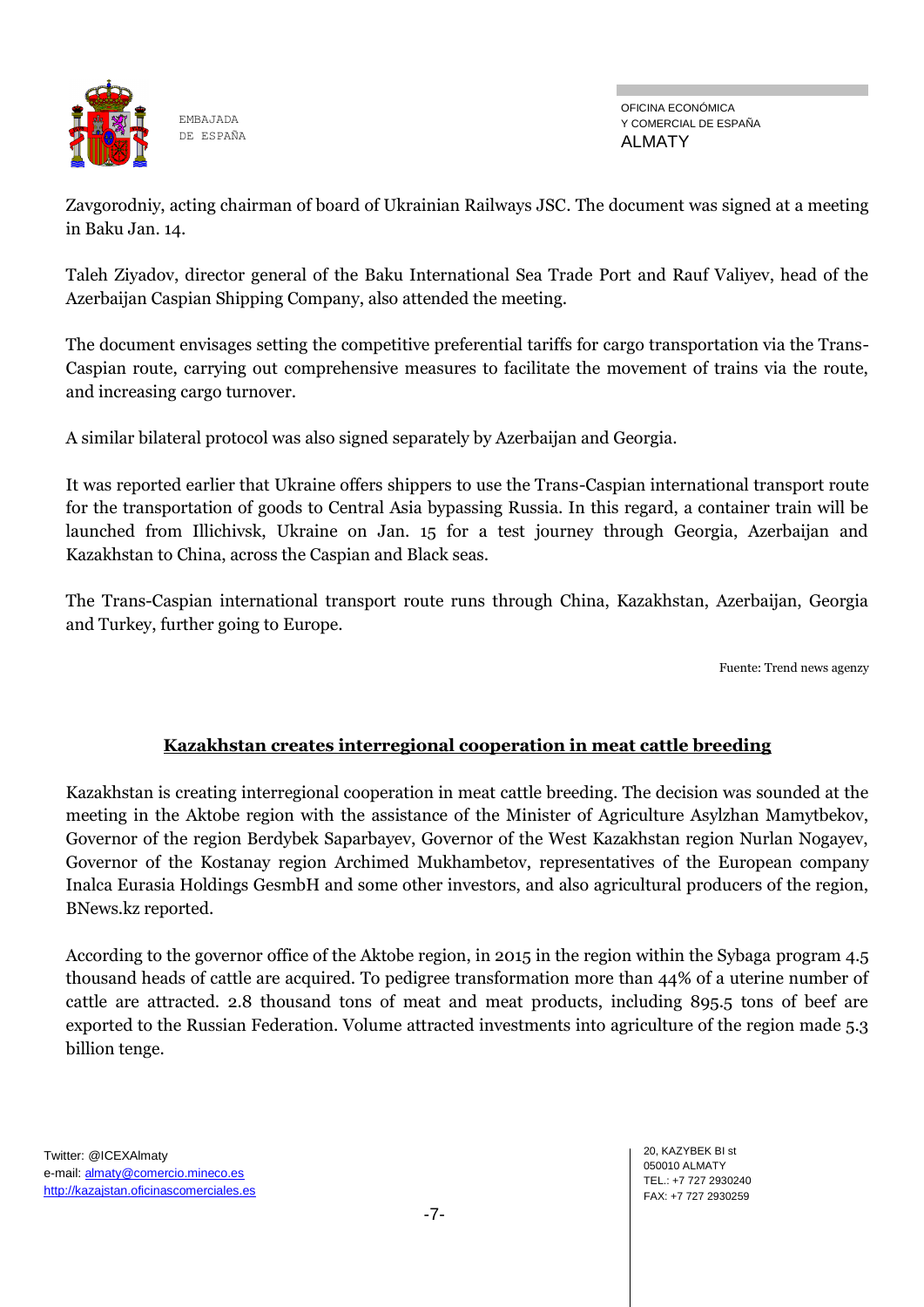

OFICINA ECONÓMICA Y COMERCIAL DE ESPAÑA ALMATY

As the Minister of Agriculture Asylzhan Mamytbekov noted, in realization of 61 steps of the Plan of the nation of "100 concrete steps" by the government work on involvement of strategic investors for development of production and processing of meat is conducted. Today the Inalka Eurasia company made the decision on investment more than 100 million dollars in meat branch of the republic.

Following the results of meeting the joint action plan within interregional cooperation of development of meat cattle breeding is approved. The document signed with the management of the Kazakhstan MA, governor offices of three regions and the Inalca Eurasia Holdings GesmbH company defines tasks and indicative indicators for increase of an export potential of meat in the region. The parties will render assistance to development of interregional cooperation by interaction of agricultural producers of regions within the realized "Development of an Export Potential of Cattle Meat" project.

Fuente: www.bnews.kz

## **Russia ready for talks on Hong Kong- EAEU free trade area**

Russia is ready to discuss the introduction of a free trade zone between the Eurasian Economic Union (EAEU) and Hong Kong, Russian Deputy Prime Minister Arkady Dvorkovich was cited by Sputnik News a[ssaying.](http://sputniknews.com/business/20160118/1033296408/eeu-hong-kong-free-trade-zone.html#ixzz3xZMfcSA7)

"We have recently reached the first agreement about a free trade zone between the Eurasian [Economic] Union and Vietnam, now we are engaged in negotiations with Israel," Dvorkovich said at the Asian Financial Forum in Hong Kong, according to the report. "We are ready to discuss this issue with Hong Kong."

The EAEU comprises of Russia, Belarus, Kazakhstan, Kyrgyzstan and Armenia.

Fuente: www.rbth.com

## **Development Bank of Kazakhstan Gives 11 Billion Tenge to Support Nation's Car Industry**

Within the framework of Nurly Zhol, the nation's new economic policy, the Development Bank of Kazakhstan (DBK) will be allocating 11 billion tenge (US\$30.1 million) given to it from the National Fund to support the country's car assembly plants. The funds will be directed to four commercial banks to lend to individuals purchasing domestically-produced vehicles, according to the bank.

The terms of the loans approved by the government are as follows: a nominal interest rate not more than 4 percent per annum, with an annual effective rate (including the cost of insurance and vehicle registration as a pledge) not exceeding 7.5 percent APR. The loan term will be up to five years, the loan currency in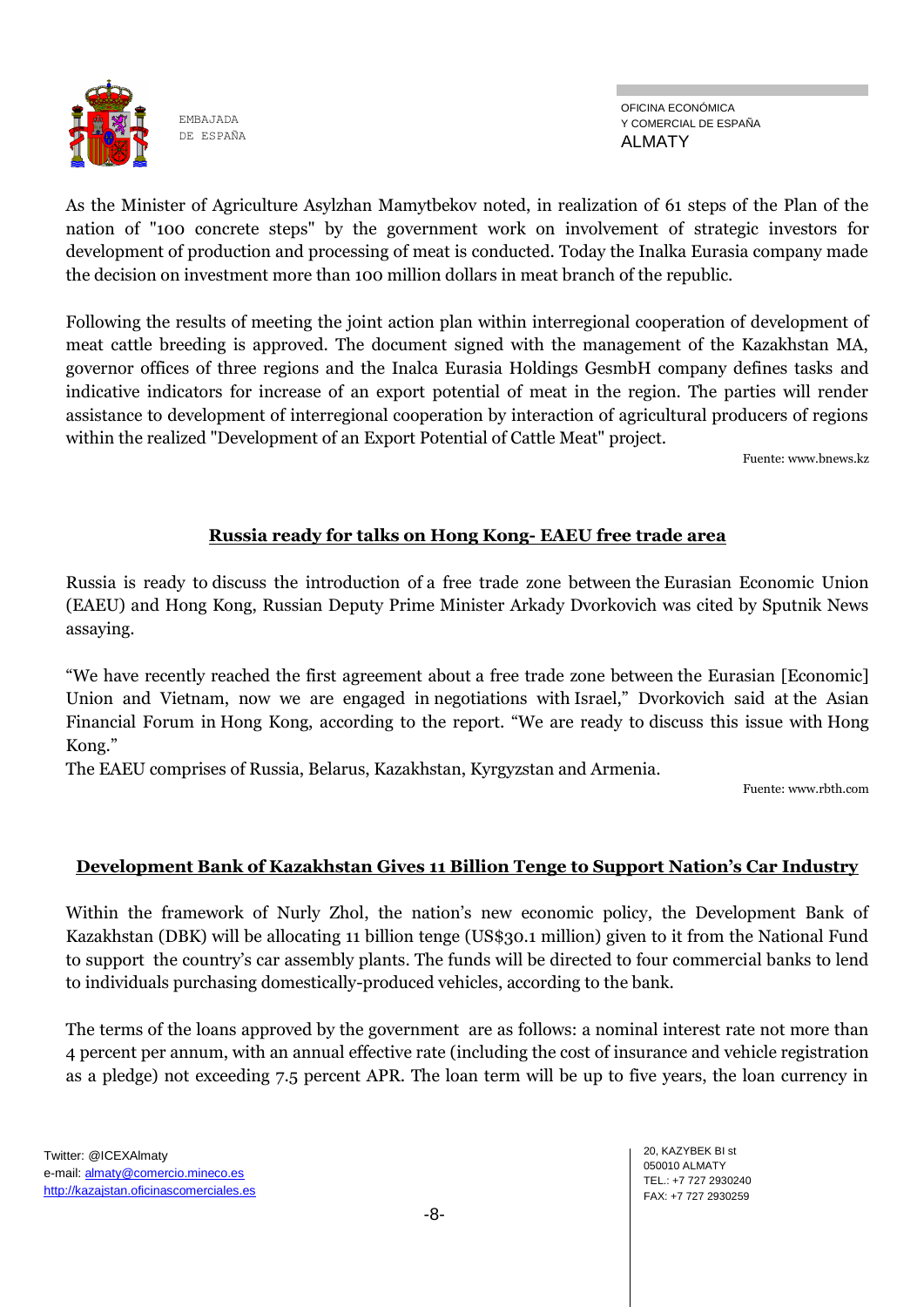

tenge, the cost of one unit of passenger car no more than 9 million tenge (US\$24,617) and the initial fee (if any) no more than 20 percent of the cost of purchased cars.

Auto loans will be issued by Halyk Bank of Kazakhstan, Eurasian Bank and Sberbank of Russia (3 billion tenge each [US\$8.2 million]) and Bank CenterCredit (2 billion tenge [US\$5.5 million]). Borrowers will be offered 37 models from manufacturers such as Chevrolet, Hyundai, Kia, Skoda and Toyota. Assembly is completed by SaryarkaAvtoProm and AsiaAuto. Approved funding limits are up by 5.5 billion tenge (US\$15 million) for each automaker.

"*The effectiveness of the programme became apparent the month after the launch, increasing sales of locally-produced cars by half. This interest is due to the high popularity of the acquisition of car loans in Kazakhstan and launched a government programme of concessional lending to the minimum rates. It was self-timed and effective by providing the opportunity to transfer to a new car with maximum 'financial comfort.' The programme was successfully implemented with the support of the government. Baiterek Holding really gave a powerful impulse to the development of the automobile market of the country and the local auto industry, in particular by increasing the share of Kazakh-produced cars to 17.6 percent of the sales of official cars. The car industry gives a great multiplier effect to related industries, introduces innovative technologies, attracts foreign investment and creates thousands of jobs*," said Association of Kazakhstan's Auto Business President Andrey Lavrentiev.

As of Jan. 8, the National Fund of Kazakhstan supported domestic automakers through DBK by allocating 26 billion tenge (US\$71.1 million). The first tranche of 15 billion tenge (US\$41 million) was sent in April 2015.

Car loans to individuals under the first tranche of funds were granted through the following banks: Eurasian Bank (3.91 billion tenge [US\$10.7 million]), Halyk Bank of Kazakhstan (3.3 billion tenge [US\$9 million]), Sberbank of Russia(2.91 billion tenge [US\$8 million]),ForteBank (1.65 billion tenge [US\$4.5 million]), Bank CenterCredit (1.63 billion tenge [US\$4.5 million]) and ATF Bank (1.6 billion tenge [US\$4.4 million]). The programme is designed for 20 years and based on revolving loans; when the funds loaned to individuals are repaid, the banks will issue new loans. The terms of financing were approved by government resolution No. 271 of April 23, 2015.

As of Dec. 31, DBK confirmed 4,588 applications totalling 14 billion tenge (US\$38.3 million) had been received by six commercial agent banks from individuals seeking loans under the preferential car loan programme. Of these, six second-tier banks issued 4,096 loans totalling 12.9 billion tenge (US\$35.5 million) to purchase vehicles from domestic automakers. Thus, of the 15 billion tenge (US\$41 million) allocated from the first tranche, 86.14 percent of the funds were utilised.

Fuente: www.astanatimes.com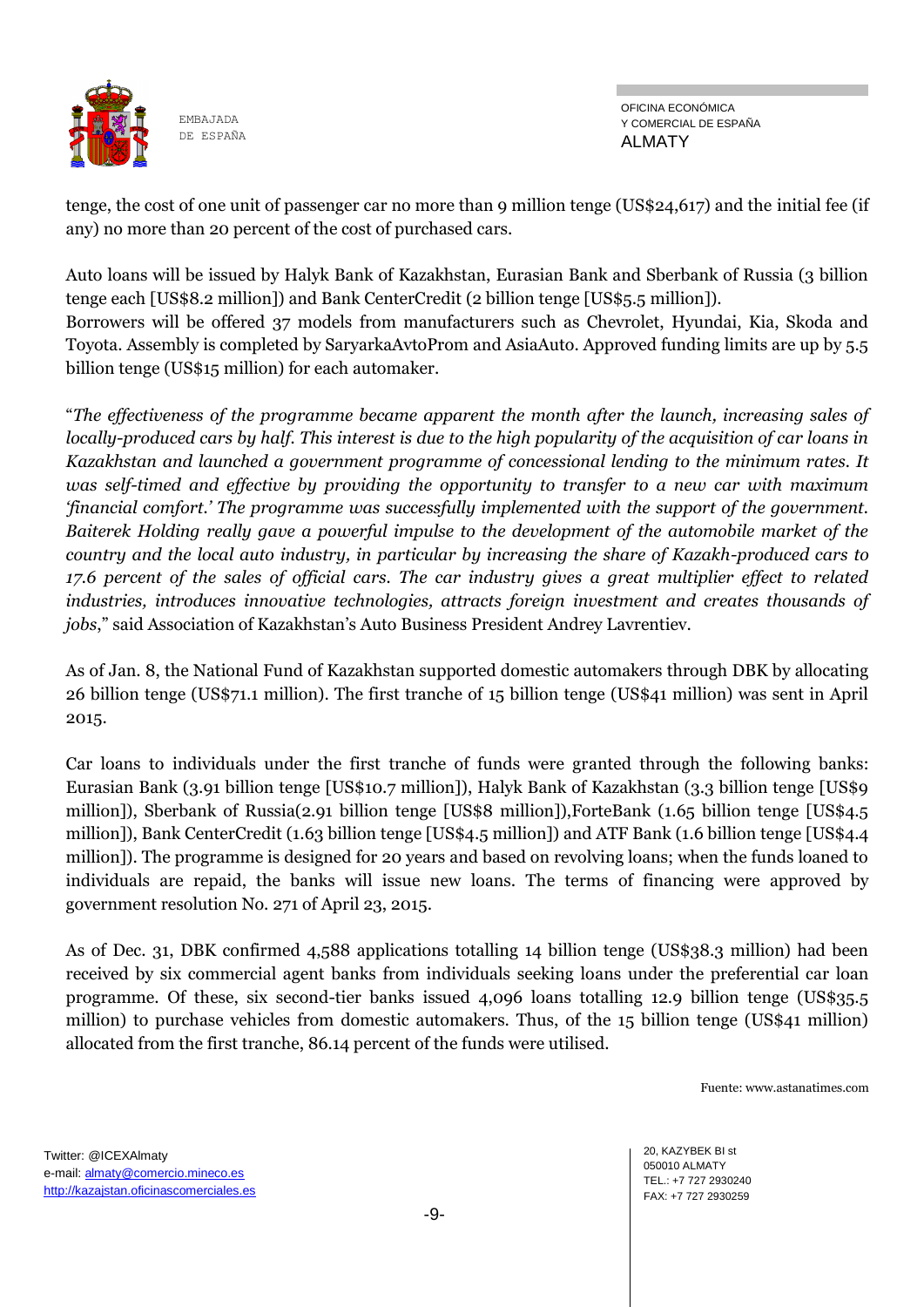

### **EAEU Faces Challenging Year as Kazakhstan Begins Chairmanship**

The positive impression of EAEU's inaugural year was expressed in a New Year's message by outgoing Eurasian Economic Commission (EEC) Chairman Viktor Khristenko. His comments were published on the EEC website.

"*The first year of the fully-functioning EAEU has completed. At the same time, we completed the first four-year management cycle of the EEC, the first supranational body in the Eurasian space. In 2016, the second composition of the EEC board will begin its work*," he said, referring to the upcoming change of EEC leadership and his replacement with a representative from Armenia.

Based on an idea expressed more than two decades ago by Kazakh President Nursultan Nazarbayev, the treaty establishing the EAEU was signed May 29, 2014 by the leaders of Belarus, Kazakhstan and Russia and came into force Jan. 1, 2015. The organisation has subsequently expanded to include Armenia and Kyrgyzstan.

Despite its short history, the EAEU has become a full-fledged subject of the international arena, maintaining relations with traditional trading partners and forming its own trade and economic relations with leading and promising economic centres such as China, Egypt, India, Iran, Israel, Vietnam and Latin America countries. The union also launched a single market for services, while the single market for drugs and medical devices will occur this year and the launch of a common energy market and common oil and gas market are on the horizon.

Khristenko added the EAEU, which has no political component, has made excellent strides in the economic, trade and technical regulation, customs administration and competitive policy spheres. The actions served to accelerate the alliance's integration on the Customs Union stage.

"*The EAEU signifies the transition to a single market with free movement of goods, services, capital and labour and formation and implementation of approved policies in key sectors such as transport, industry, energy, and agriculture, as well as coordination of macroeconomic policies and ensuring equal rights in the field of labour migration for citizens of the union," he said. "I am convinced that the essential element of our long-term strategy of economic cooperation should be the direct dialogue between the Eurasian Economic Commission and the European Commission*."

Last year may have had not so perfect conditions for launching the organisation, according to a recent editorial in "The Astana Times." Weakening global growth and falling oil prices meant difficulties for the countries involved and increased international tensions fuelled suspicions among some about a possible trade block.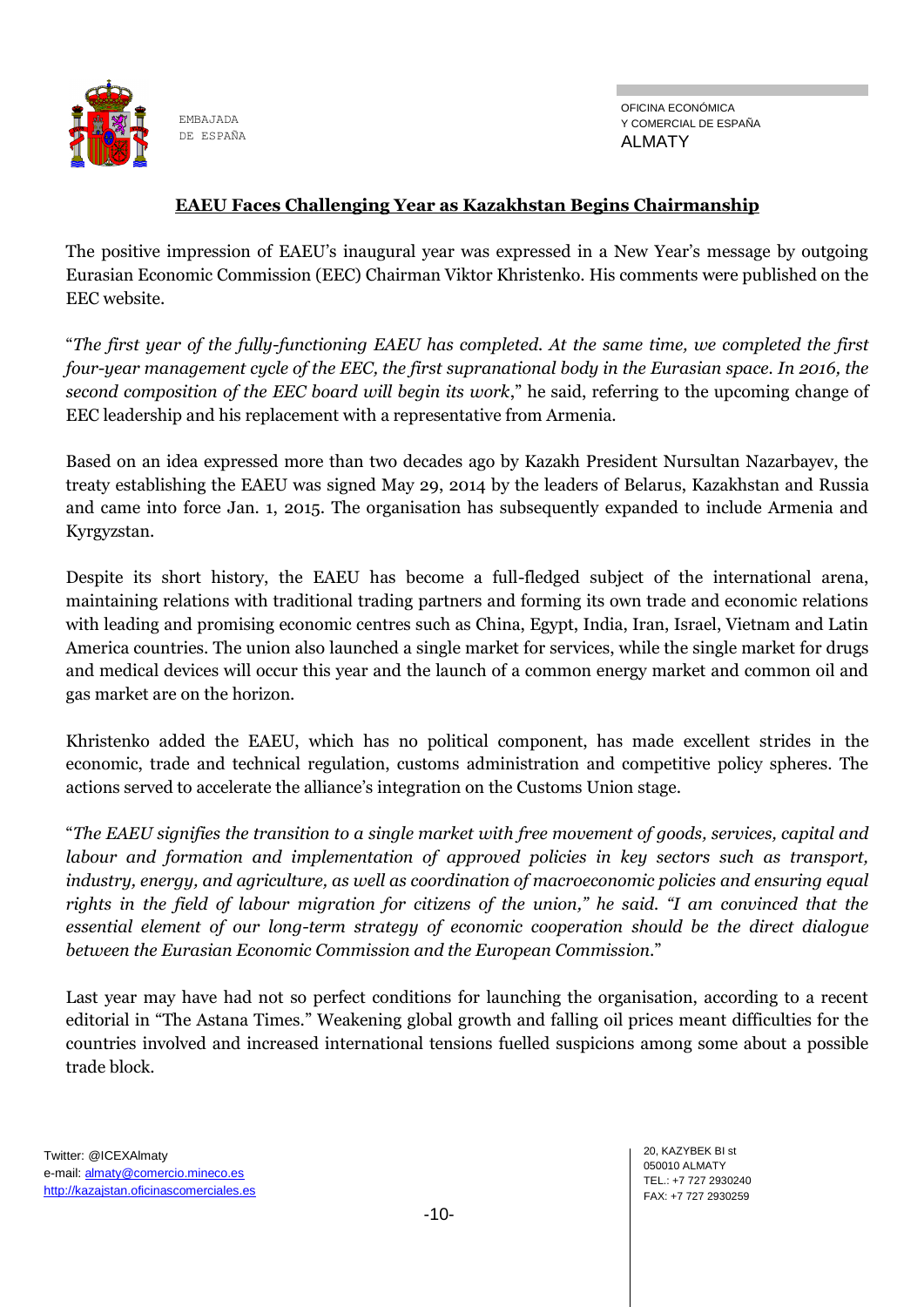

OFICINA ECONÓMICA Y COMERCIAL DE ESPAÑA ALMATY

As Kazakhstan assumes the chair, however, there are already hopeful signs for the organization and its outward relations. The EAEU market has increased to 182 million consumers, a size which has attracted the attention of other countries, and free trade agreements have been inked or are under discussion with various Asian, Middle Eastern and Latin American nations.

"These relations show that those who feared the EAEU would look inwards rather than be open to the world have been proved wrong," noted the editorial. This continued approach has been underlined by Kazakhstan's accession to the WTO in 2015.

As it strengthens these links, the EAEU must also foster cooperation with similar trading blocs. Like the phrase "no man is an island," no nation, despite its size or wealth, can thrive on its own in the current international economy. Global prosperity depends not only on how effectively these blocs operate individually, but how they work together.

"This is why the EAEU has made improving cooperation with the European Union a top priority. Putting in place the right foundation for this dialogue will be high on the agenda for Kazakhstan's chairmanship over the next year," noted the newspaper.

Fuente: www.mfa.gov.kz

## **Kazakhstan's Currency Falls To New Low Against U.S. Dollar**

Kazakhstan's national currency, the tenge, has reached a new low against the U.S. dollar as Central Asia's largest economy continues to struggle with falling global oil prices and the impact of Russia's economic crisis.

On January 18, the tenge fell to 372.58 against the U.S. dollar at the Kazakhstan Stock Exchange. That is the currency's lowest level since Kazakhstan moved to a free-floating exchange system in August 2015.

Currency exchanges across the country were selling the U.S. dollar for 374 to 375 tenges on January 18. In January 2015, the exchange rate in Kazakhstan for one U.S. dollar was 183 tenges.

The falling value of the tenge has sent economic shock waves across Central Asia, a region already struggling from the impact of low energy prices and economic slowdowns in Russia and China.

Fuente: www.rferl.org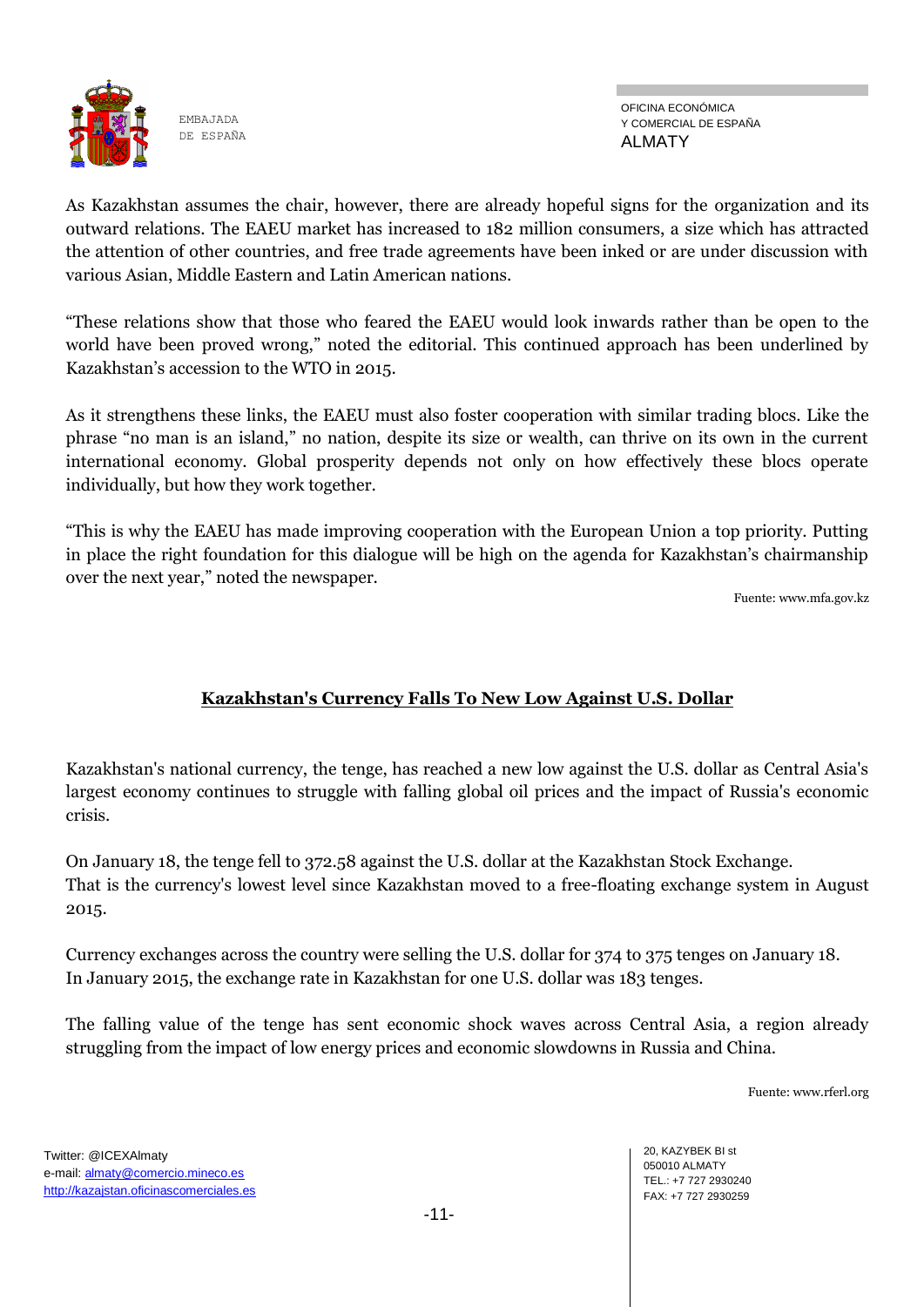

OFICINA ECONÓMICA Y COMERCIAL DE ESPAÑA ALMATY



## **Kyrgyzstan to hold open competitions for a number of deposits in 2016**

Open competitions for a number of deposits will be held in Kyrgyzstan in 2016. The Prime Minister of Kyrgyzstan Temir Sariev said today at a session of the government.

According to him, these are: coal deposit Sulukta, white marble deposit Akart, and limestone deposit Aksai. It is also planned to hold a competition for the development of coal field, construction of thermal power plant and drawing up of feasibility study for Balykchy - Kochkor - Kara Keche railway.

Introduction of new and increase in existing production capacities (Jerooy, Ishtamberdy, Taldy-Bulak Levoberezhniy, Bozymchak, Kaidi; Tokmok and Kara-Balta refineries, launch of refinery in Tash-Kumyr) is planned for 2016 .

Development of transport infrastructure (alternative South-North road, rehabilitation of Issyk-Kul ring road, reconstruction of artificial runway at Osh international airport) will also continue this year.

Fuente: eng.24.kg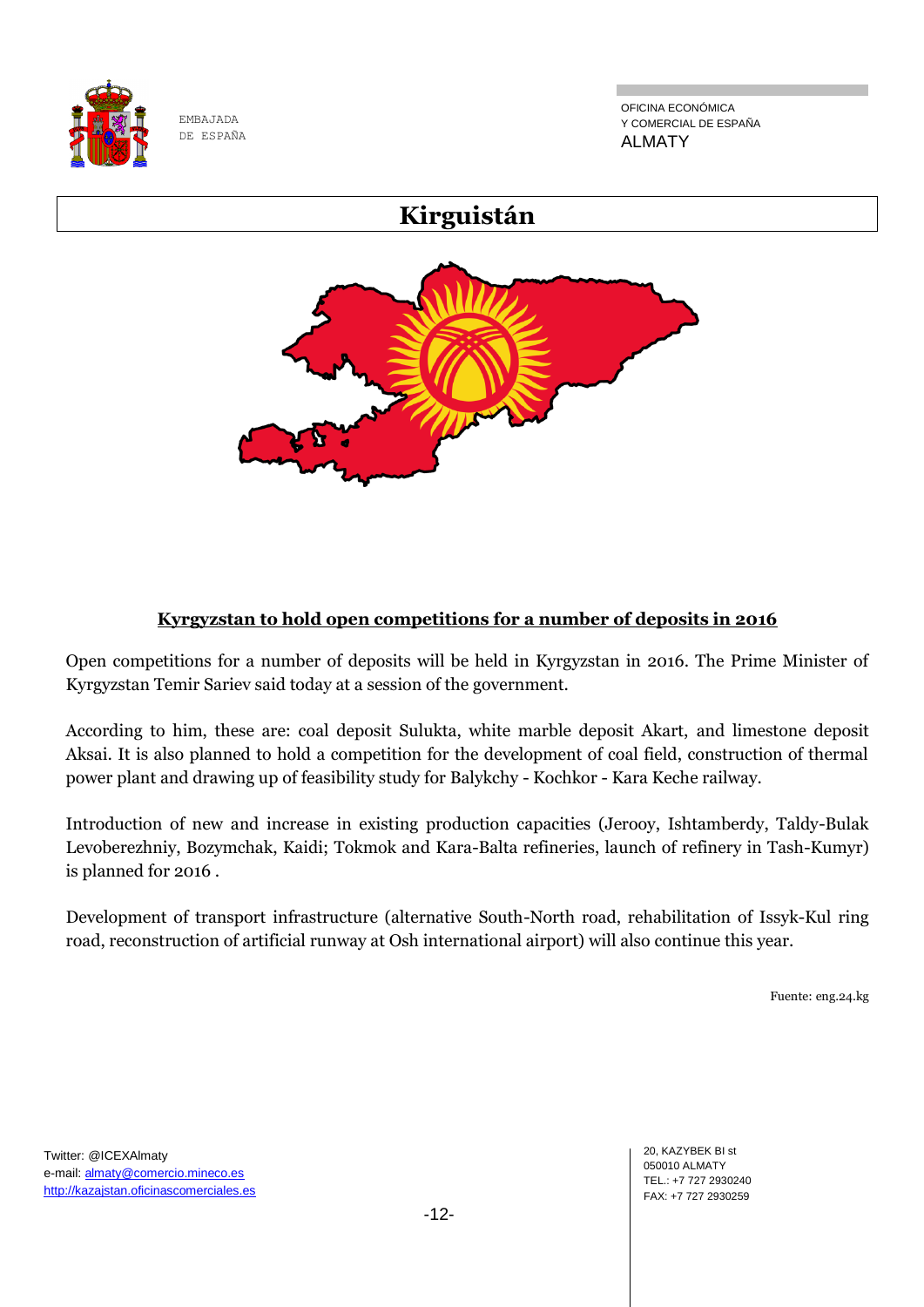

#### **Bishkek Mayor's Office allowed to attract 7.9 mln euro from EBRD for purchase of new vehicles**

Bishkek City Council permitted the mayor's office of Bishkek to attract 7.9 million euro from the European Bank for Reconstruction and Development for the purchase of new trolley buses. The corresponding decree was signed by Chairman of the Bishkek City Council Almaz Kenenbayev on December 25, 2015.

The funds will be received in two tranches:

The first tranche is 4.7 million euro (including 3 million euro loan and a 1.7 million euro grant);

The second tranche is 3.2 million euro (including 2 million euro loan and 1.2 million euro grant).

The mayor's office should work on signing agreements on attraction of funds and loans from the EBRD, as well as the corresponding debenture; ensure effective use of provided loan and grant funds, timely implement the planned measures; ensure repayment of the funds in accordance with the repayment schedule.

Fuente: akipress.com

#### **Kyrgyzstan announces gambling complex; Service available to foreign citizens only**

The Central Asian country of [Kyrgyzstan](http://www.worldcasinodirectory.com/kyrgyzstan) has revealed plans to create an integrated resort consisting of three hotels, commercial facilities, shops, conference rooms and a gambling complex. Even though the service would be available to foreign citizens only, it still announces the end of the [total ban on gambling](http://news.worldcasinodirectory.com/kyrgyzstan-government-decides-to-ban-all-forms-of-gambling-6217)  [which was passed in 2015;](http://news.worldcasinodirectory.com/kyrgyzstan-government-decides-to-ban-all-forms-of-gambling-6217) most gambling activities were first banned back in 2012.

The resort will be built around 26 kilometers from the country's capital [Bishkek](http://www.worldcasinodirectory.com/kyrgyzstan/bishkek) and near the main airport Manas International. A statement published by the Ministry of Economy of Kyrgyzstan reveals that the gambling complex will be a closed territory, which would be controlled by a relevant executive body. The project is expected to boost tourism in the country whose neighbours include China, [Kazakhstan,](http://www.worldcasinodirectory.com/kazakhstan) Tajikistan and Uzbekistan.

Kyrgyzstan's Ministry of Economy stated that the country annually lost approximately \$6.59 million in tax revenues as a result of the gambling prohibition. Officials admitted that the ban instead of preventing locals from gambling moved such activities "*into the shadows*." The Ministry added that during these four years they "*failed to eradicate the illegal activities of casinos as well as the activities of gaming machines rooms*."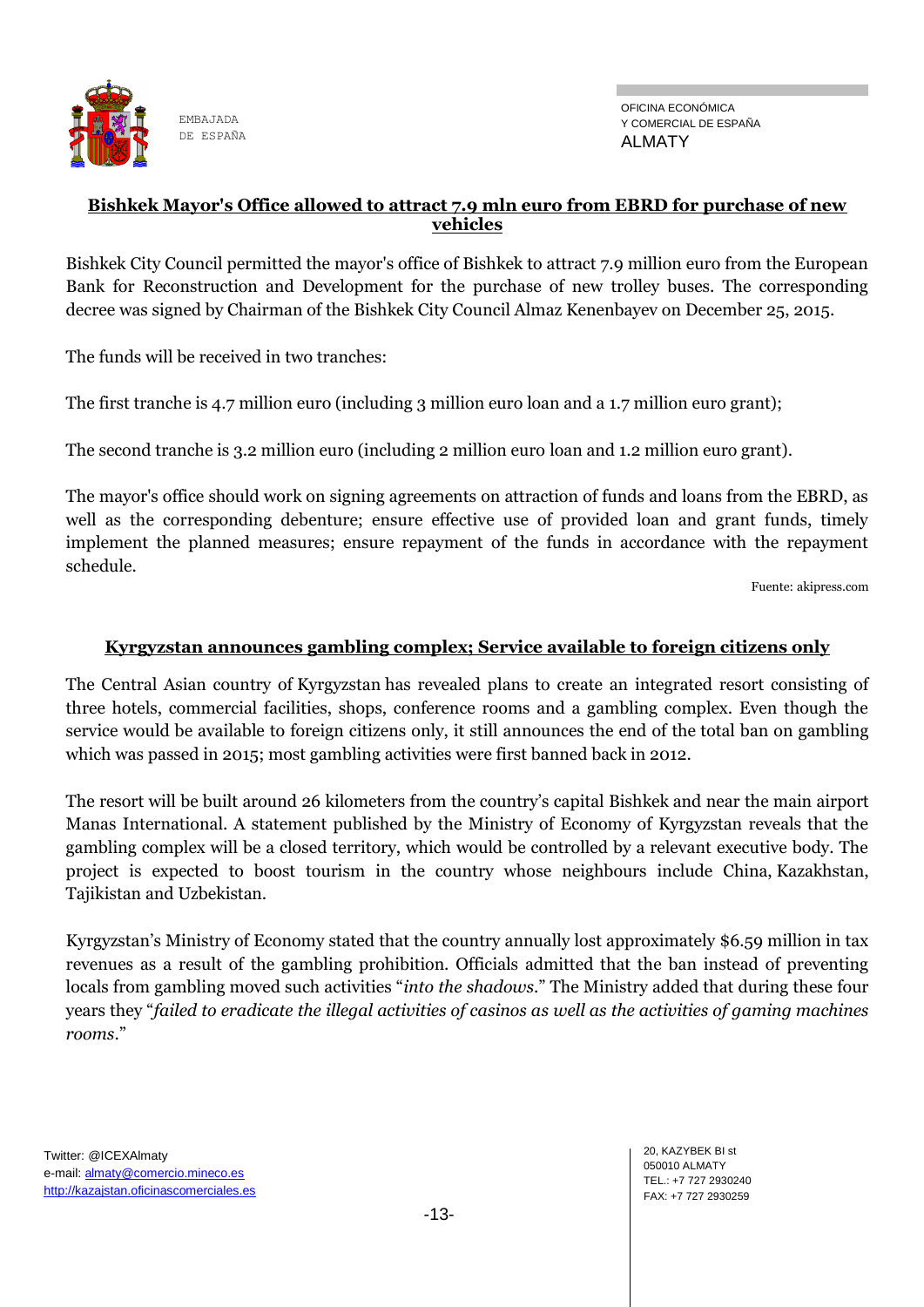

OFICINA ECONÓMICA Y COMERCIAL DE ESPAÑA ALMATY

The statement further explains that even though the ban was adopted in order to protect "vulnerable people, who become addicted to gambling," it only created an illegal gambling market that is often accompanied by expansion of "criminal organisations."

Implementation of the project includes investments of at least \$200 million and should help the development of exchange of cultures, tourism and investment climate in Kyrgyzstan. Before the project starts, the country has to pass two bills; one to change the law and another to give green light to the resort.

Fuente: news.worldcasinodirectory.com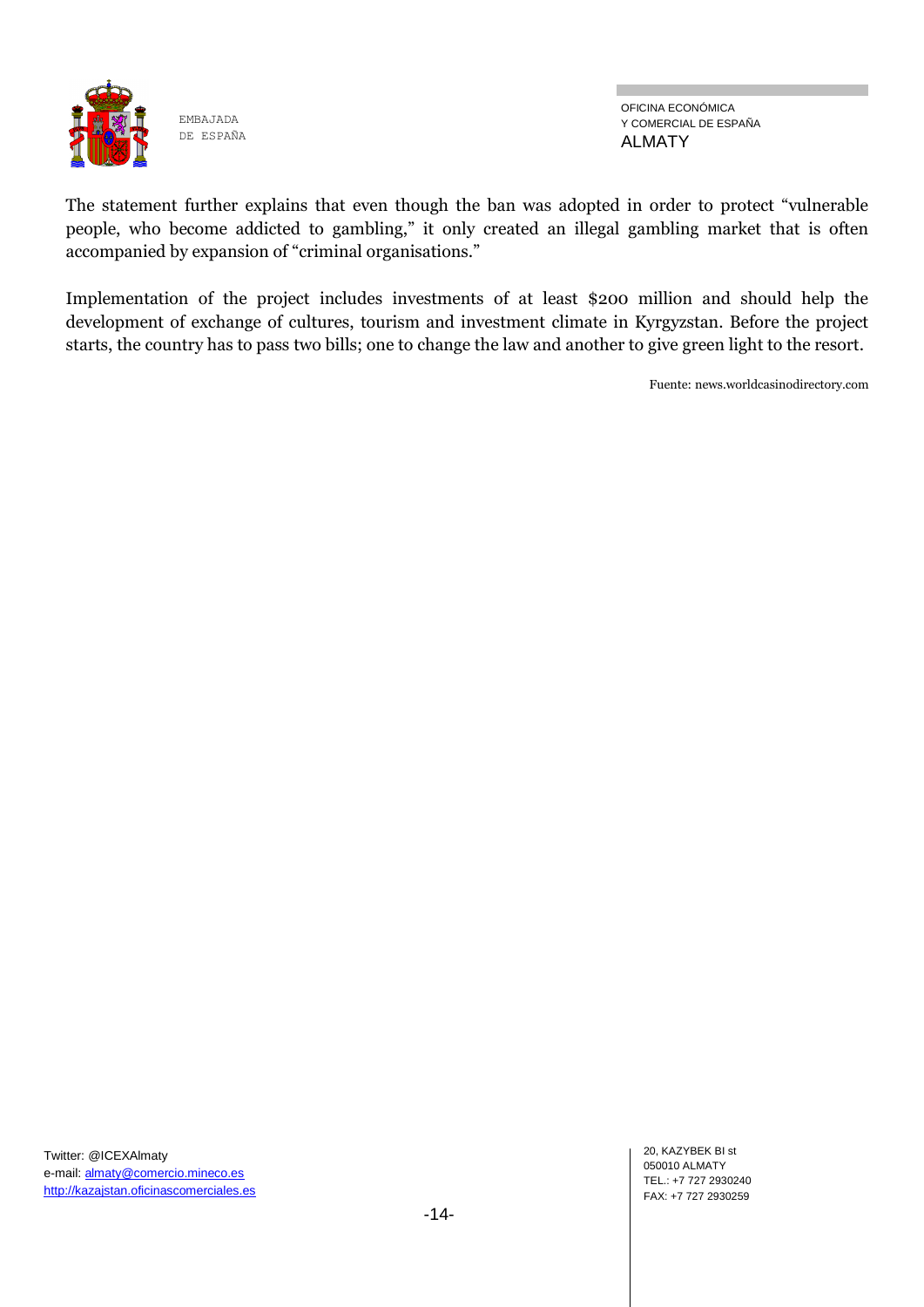

OFICINA ECONÓMICA Y COMERCIAL DE ESPAÑA ALMATY

# **Tayikistán**



## **Persons convicted of a bribery offense now can be released after paying a fine**

The Government of Tajikistan has prepared amendments to some article of Tajikistan's Penal Code relating to giving and taking a bribe, a source in the government told Asia-Plus in an interview.

"Under these amendments, persons convicted of a bribery offense can be released after paying a fine," the source said, noting that the size of a fine will be set by a court depending on gravity of an offence.

According to him, the draft amendments have already been sent for consideration to the parliament's lower house (Majlisi Namoyandagon).

Meanwhile, the current Penal Code provides for imprisonment ranging from five to twelve years for bribery offense.

Fuente: asiaplus.tj

#### **More than 2 billion USD needed to provide Tajikistan's population with safe drinking water**

More than 2 billion U.S. dollars are needed to provided Tajikistan's population with safe drinking water, Alimurod Islomzoda, Director General of the State Unitary Enterprise Khojagii Manziliu Kommunali (KMK -- the state holding company for public utilities), told reporters in Dushanbe on January 14.

To-date, only 57 percent of the population has got access to safe drinking water, Islomzoda said, noting that it will take 85 years to provide the whole population of the country with safe drinking water.